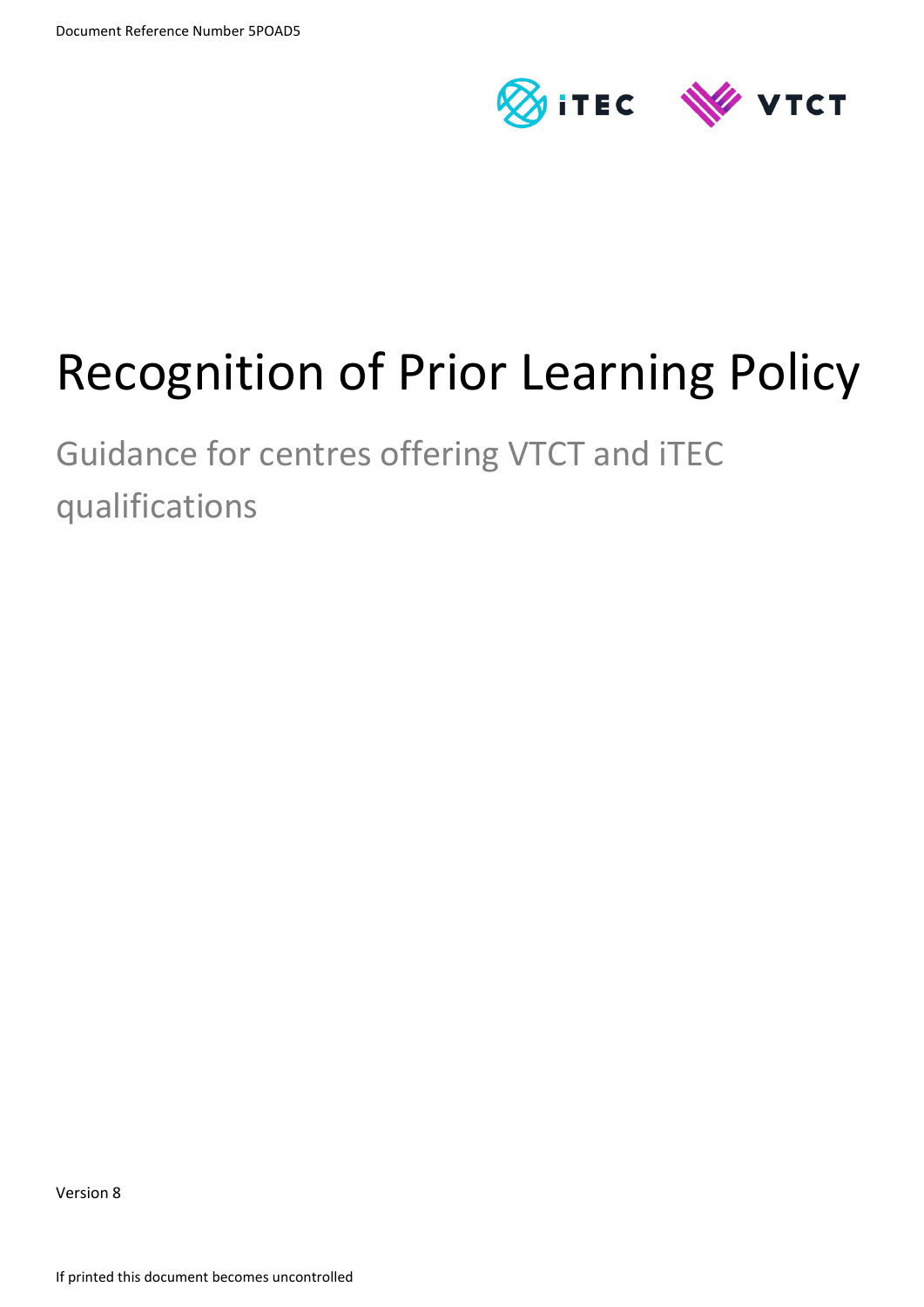

### **Contents**

| $\mathbf{1}$ . |      |  |  |  |  |  |
|----------------|------|--|--|--|--|--|
| 2.             |      |  |  |  |  |  |
|                | 2.1. |  |  |  |  |  |
|                | 2.2. |  |  |  |  |  |
|                | 2.3. |  |  |  |  |  |
|                |      |  |  |  |  |  |
|                | 3.1. |  |  |  |  |  |
|                | 3.2. |  |  |  |  |  |
|                |      |  |  |  |  |  |
|                | 4.1. |  |  |  |  |  |
|                | 4.2. |  |  |  |  |  |
|                | 4.3. |  |  |  |  |  |
|                | 4.4. |  |  |  |  |  |
| 5.             |      |  |  |  |  |  |
| 6.             |      |  |  |  |  |  |
| 7.             |      |  |  |  |  |  |
| 8.             |      |  |  |  |  |  |
| 9.             |      |  |  |  |  |  |
| 10.            |      |  |  |  |  |  |
| 11.            |      |  |  |  |  |  |
| 12.            |      |  |  |  |  |  |
| 13.            |      |  |  |  |  |  |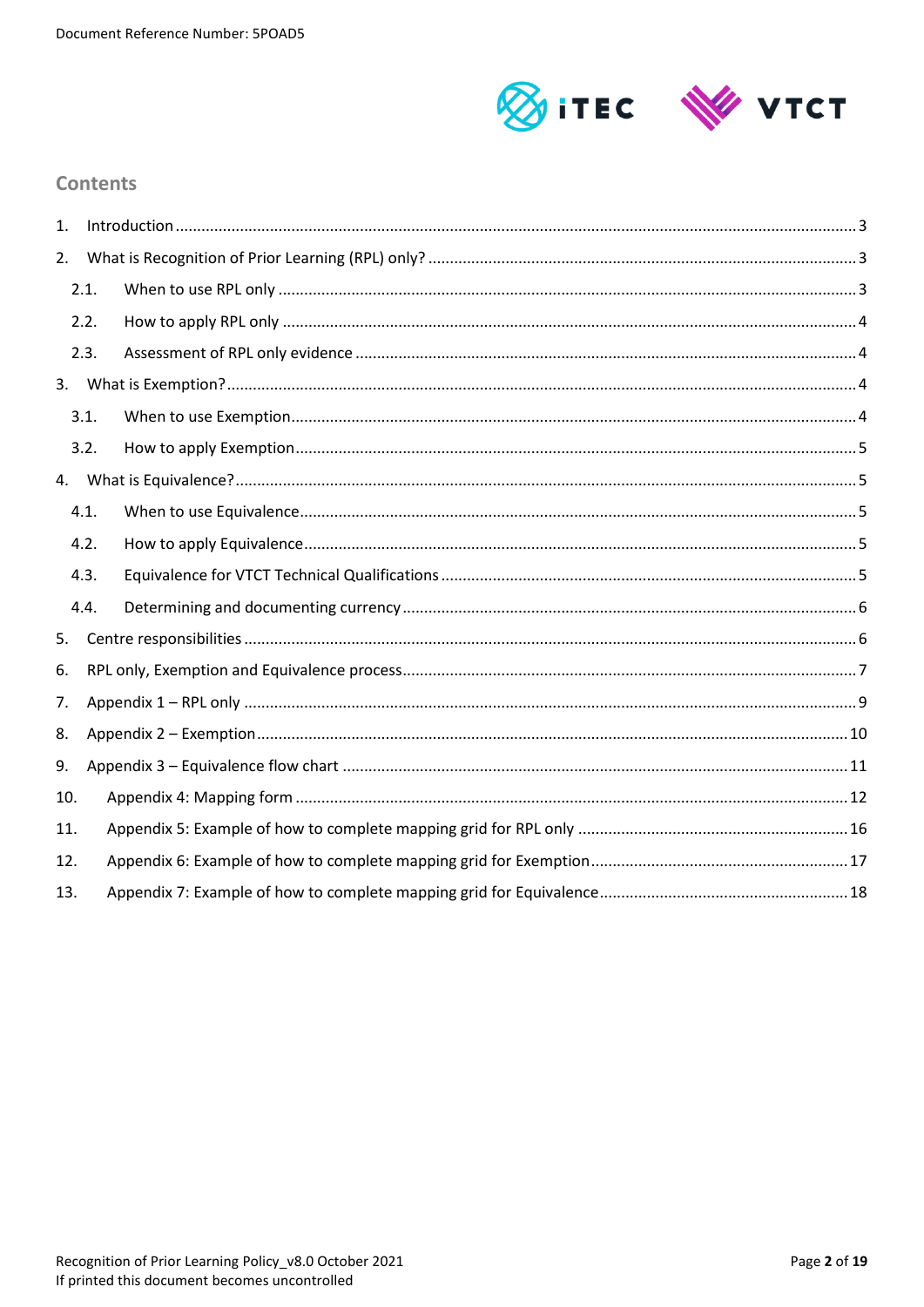

### <span id="page-2-0"></span>**1. Introduction**

This policy is an overarching policy which includes Recognition of Prior Learning only (RPL), Exemption and Equivalence. The policy aims to provide information and guidance to support those who are directly involved in the planning and advising of any assessment which incorporates prior learning from a specific and relevant subject area. The policy supports those who are undertaking a recognised RQF course at an approved VTCT and/or iTEC centre.

The first step in assessing a learner's prior learning or experience is to determine which category the learner's evidence fits into:

- Recognition of Prior Learning only (RPL)
- Exemption
- <span id="page-2-1"></span>Equivalence

### **2. What is Recognition of Prior Learning (RPL) only?**

RPL only is a method of assessment that considers whether a learner can demonstrate that they can meet the assessment requirements for a unit through knowledge, understanding or skills that they already possess and do not need to develop through a course of learning.

Learners may possess skills and knowledge that have not been acquired through formal learning, e.g. through work experience and/or other related learning that has not been certificated through a recognised awarding organisation. This means that learners may be able to proceed directly to assessment without further study using evidence from uncertificated learning.

For the centre process of RPL only refer to Appendix 1.

### <span id="page-2-2"></span>**2.1. When to use RPL only**

RPL only should be applied:

- 1. When a learner has no previous RQF certification or recognised course of learning.
- 2. When a learner has relevant skills and/or knowledge acquired through:
	- Domestic/family life
	- Education and training
	- Work activities
	- Community or voluntary activities
- 3. In order to avoid repetition of learning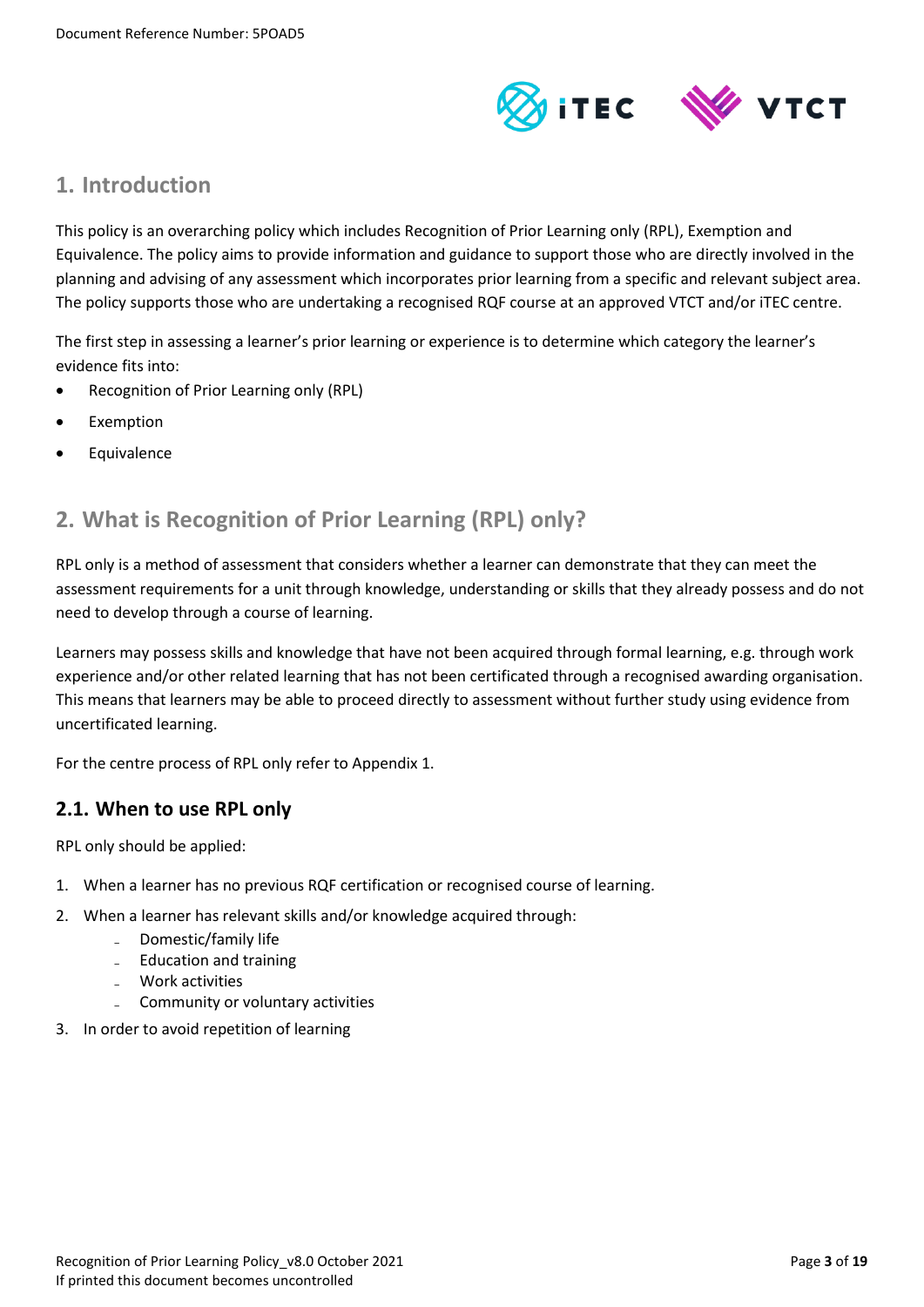

### <span id="page-3-0"></span>**2.2. How to apply RPL only**

RPL only evidence is assessed to decide whether or not a learner can proceed straight to summative internal/external assessment, as applicable.

RPL only evidence is assessed to identify gaps in skills and knowledge in order to ascertain what further study (if any) is required prior to summative internal/external assessment.

RPL only does not exempt learners from any element of the mandatory summative internal/external requirements of a qualification. RPL only simply means that further learning is not necessary, and the learner can proceed directly to summative assessment. In no circumstances can any mandatory summative observations or mandatory summative examination requirements be avoided. For the avoidance of doubt, where it has been decided that RPL only is the appropriate route to achieving the qualification for a learner who holds no prior recognised certification. It is also not acceptable to exempt the learner from external examination requirements. All mandatory summative assessments attached to the qualification must be completed as normal.

### <span id="page-3-1"></span>**2.3. Assessment of RPL only evidence**

Learners must present relevant evidence that meets the learning outcome requirements so that RPL only can be applied for their existing knowledge, understanding or skills for a unit within the qualification. Relevant evidence must be valid, authentic, sufficient and reliable.

Examples of evidence used to support the application of RPL only include:

- examination of documents
- expert witness testimony
- reflective accounts
- professional discussion
- practical skills observation or trade test
- theoretical knowledge of the learner

The RPL only process must be subject to the same rigorous internal and external quality assurance requirements as any other assessment method. All paperwork must be complete and stored along with the learner's evidence in the centre's IQA file and be available to the EQA on request.

### <span id="page-3-2"></span>**3. What is Exemption?**

Exemption is the facility for an individual to claim Exemption from some of the qualification that they are currently undertaking from their previously gained certificated achievement of a regulated qualification.

For the centre process of Exemption refer to Appendix 2.

### <span id="page-3-3"></span>**3.1. When to use Exemption**

Exemption should be applied when:

1. A learner has achieved a regulated qualification which is recognised as equal or comparable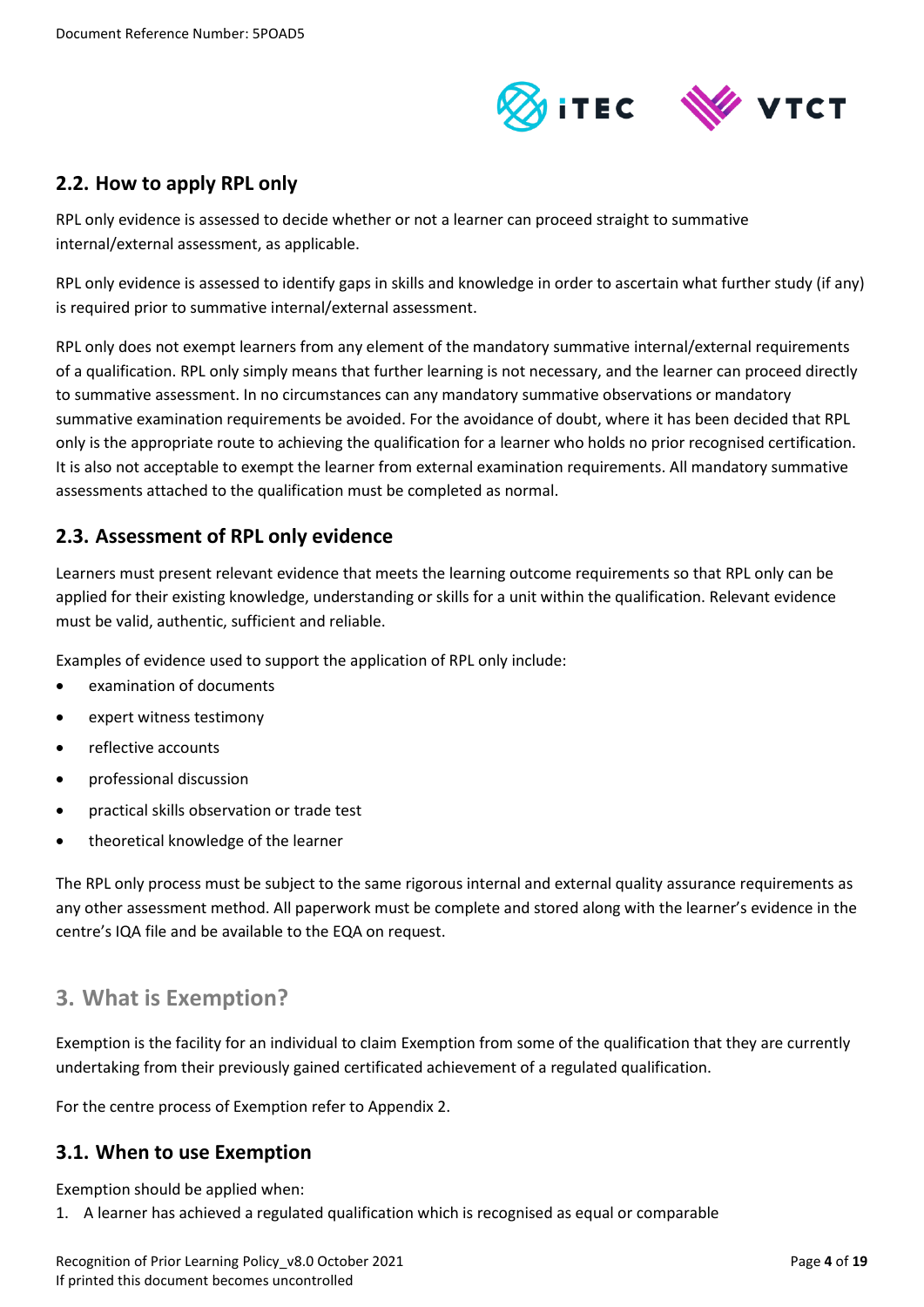

- 2. A learner possesses knowledge and skills that are deemed to be current
- 3. A learner holds a certificate or qualification which has been awarded on the achievement of assessment criteria and assessment methods which are deemed to be equivalent to the regulated qualification
- 4. Exemption can only be applied when one or more of the above is deemed current

#### **Determining and documenting currency**

- A qualification is only deemed to be current if achieved within the last three years.
- Skills and knowledge are only deemed to be current if the specific vocational qualification content i.e. work practice is current, within the last three years.
- Evidence of currency must be submitted i.e. certificates (of the same level or above with a minimum of 80% common content and assessment criteria).

### <span id="page-4-0"></span>**3.2. How to apply Exemption**

- The evidence should be assessed to decide if knowledge and skills are equal or comparable to the regulated qualification
- The evidence should be assessed to decide if the learner's knowledge and skills can be deemed to be current
- The evidence should be assessed to identify any gaps in skills and knowledge which would require the learner to undertake further study
- There must be evidence to demonstrate a minimum of an 80% overlap with the unit/qualification for which Exemption is being sought

### <span id="page-4-1"></span>**4. What is Equivalence?**

Equivalent units must be from the Regulated Qualification Framework (RQF) and equivalent in criteria and content to another RQF unit. An equivalent unit needs to be of the same credit value/guided learning hours (GLH) or greater and the same level or higher. Equivalence allows the replacement of one RQF unit in a qualification with another RQF unit that has the same general content and is of the same or greater credit/GLH value and level.

For the centre process of Equivalence refer to Appendix 3.

### <span id="page-4-2"></span>**4.1. When to use Equivalence**

Equivalence should be applied when a learner has achieved an equivalent RQF unit in another RQF qualification.

### <span id="page-4-3"></span>**4.2. How to apply Equivalence**

Units from different qualifications but sharing the same Unit Reference Number are deemed to be equivalent.

### <span id="page-4-4"></span>**4.3. Equivalence for VTCT Technical Qualifications**

For VTCT Technical Qualifications where a qualification contains an identical unit from another VTCT Technical Qualification. Where this unit is a mandatory unit, the learner's grade for the unit graded assessment will be carried over from their previous qualification. However, the learner must still complete the graded synoptic assessment and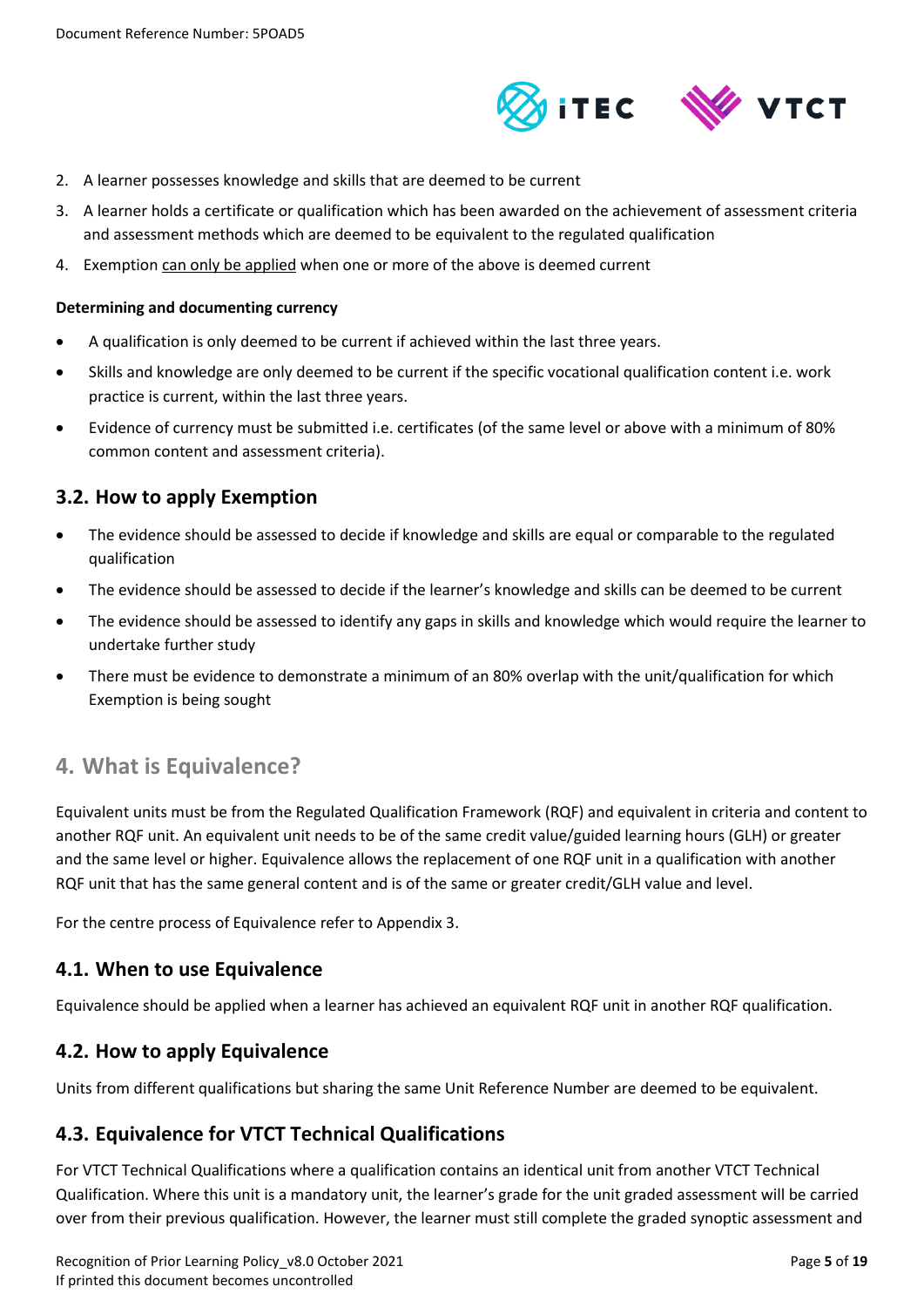

external examinations that accompany the new qualification, which may assess the unit in question. If the learner wishes to increase their grade, then they may re-take the graded practical assessment, the highest grade will always stand.

Each individual request must be considered and confirmed by VTCT. Evidence will need to be presented in at least 12 weeks before an exam date to ensure that the correct grade is recorded on the learner's final certificates.

VTCT aims to process this in 6 weeks but in busy periods it may take up to 12 weeks. To ensure that learners are not disadvantaged please submit at least 12 weeks before the exam dates.

### <span id="page-5-0"></span>**4.4. Determining and documenting currency**

- A qualification is only deemed to be current if achieved within the last three years.
- Skills and knowledge are only deemed to be current if the specific vocational qualification content i.e. work practice is current, i.e. within the last three years.

### <span id="page-5-1"></span>**5. Centre responsibilities**

Centres shall ensure that:

- The accountable person appointed, will need to have the relevant subject specific knowledge and a full understanding of each RPL method: RPL only, Exemption and Equivalence.
- In all cases of RPL, mandatory assessment requirements are complied with, when applicable.
- If RPL only, Exemption or Equivalence is to be used, the relevant Quality Assurer is informed.
- Assessment and Internal Quality Assurance (IQA) procedures and practices are rigorous, robust and auditable, and of the same standard as any other form of assessment and IQA.
- Evidence provided by the learner for RPL only, Exemption or Equivalence is relevant, authentic, sufficient, valid, clear, transparent and current.
- If the accountable person has any concerns or doubt regarding the learner's knowledge, understanding, skills, competence or evidence proposed, RPL only, Exemption or Equivalence must not be applied.
- Formal records including the mapping form and learners evidence of RPL only, Exemption or Equivalence are kept by the centre.
- Formal records of Exemption or Equivalence, including the mapping form and the learner's evidence should be forwarded to VTCT/iTEC via rpl@vtct.org.uk or rpl@itecworld.co.uk for approval.
- Learners are informed that RPL only, Exemption and Equivalence are not necessarily money or time-saving exercises and that the collation of evidence may involve a high proportion of time and may incur some cost, charged by the centre.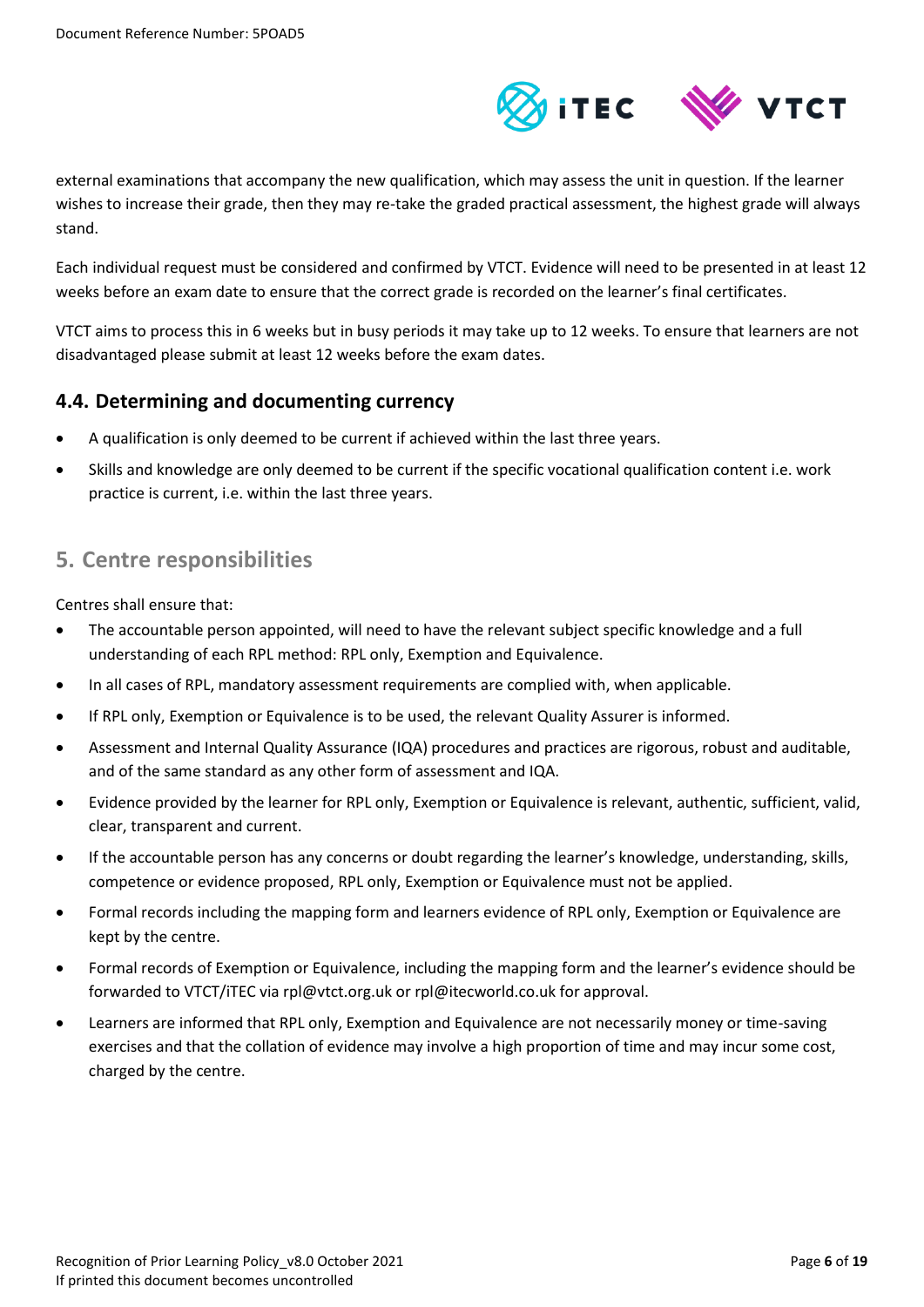



### <span id="page-6-0"></span>**6. RPL only, Exemption and Equivalence process**

### **Stage 1:**

Prior to enrolment, all learners should be informed of the possibility of applying RPL only, Exemption or Equivalence. If learners decide to apply for RPL only, Exemption or Equivalence a learner interview should take place where they are fully informed about the:

- Process
- Support and guidance available
- Timelines
- Appeals processes
- Centre Fee(s) involved to include a clear breakdown and explanation of costs

#### **Stage 2:**

All learners who apply for RPL only, Exemption or Equivalence must be provided with literature that informs the learner about:

- What they should know (related to the specific unit or qualification)
- What they should be able to demonstrate (related to the specific unit or qualification)
- Amount and type of assessment(s) they need to undertake
- The type and range of evidence which can be considered

#### **Stage 3:**

Learners and centres together will collect evidence to meet the standards of the learning outcome(s)/ unit(s). Learners and centres will cross map evidence to the relevant learning outcome(s)/unit(s). Evidence may meet unit requirements partially or in full, as applicable.

#### **Stage 4:**

The evidence will be assessed, and judgements made in relation to unit standards. Evidence must be valid and reliable. The assessment process is subject to the usual internal and external quality assurance processes. A learner has the right to appeal against any assessment decision and should follow the centre's appeals process and then VTCT/iTEC's appeals process.

#### **Stage 5:**

Where further evidence/learning is needed, learners will be provided with an action plan:

- Identifying the further evidence required
- Identifying any further learning required
- Highlighting available assessment and re-assessment opportunities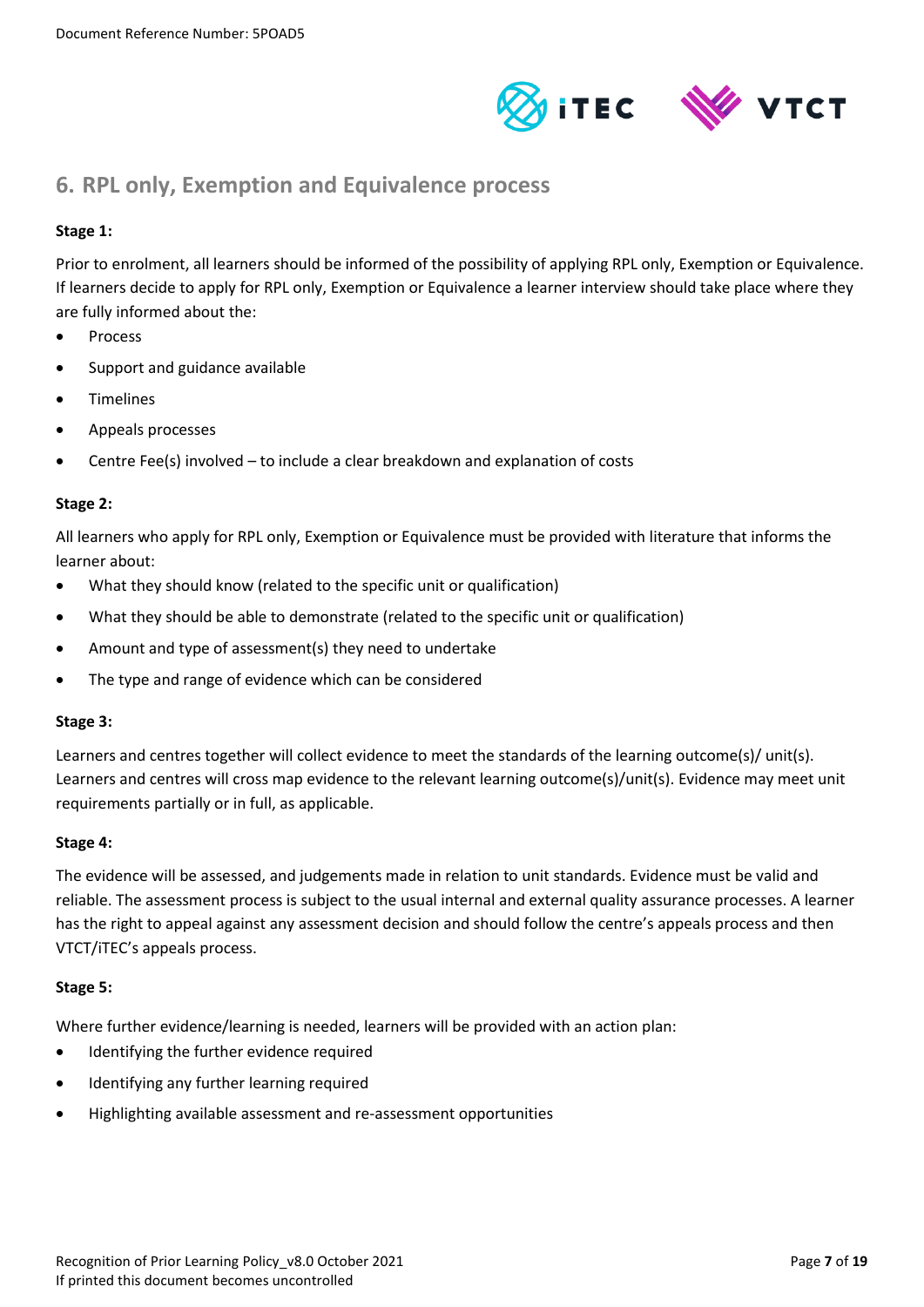

#### **Stage 6:**

For Exemption and Equivalence, VTCT/iTEC need to be informed in the following way:

- All documentation needs to be sent to rpl@vtct.org.uk or rpl@itecworld.co.uk, the documents should include the mapping form, and the learner's evidence e.g. copies of certificates, work evidence.
- Original certificates should be made available for your EQA to view on their visit.
- Evidence needs to be presented at least 12 weeks before an exam date to ensure that the learner is not disadvantaged. VTCT/iTEC aims to process this in 6 weeks but in busy periods it may take up to 12 weeks.

### **Stage 7:**

On successful completion of all quality assurance processes, certification claims can be made following the normal procedure.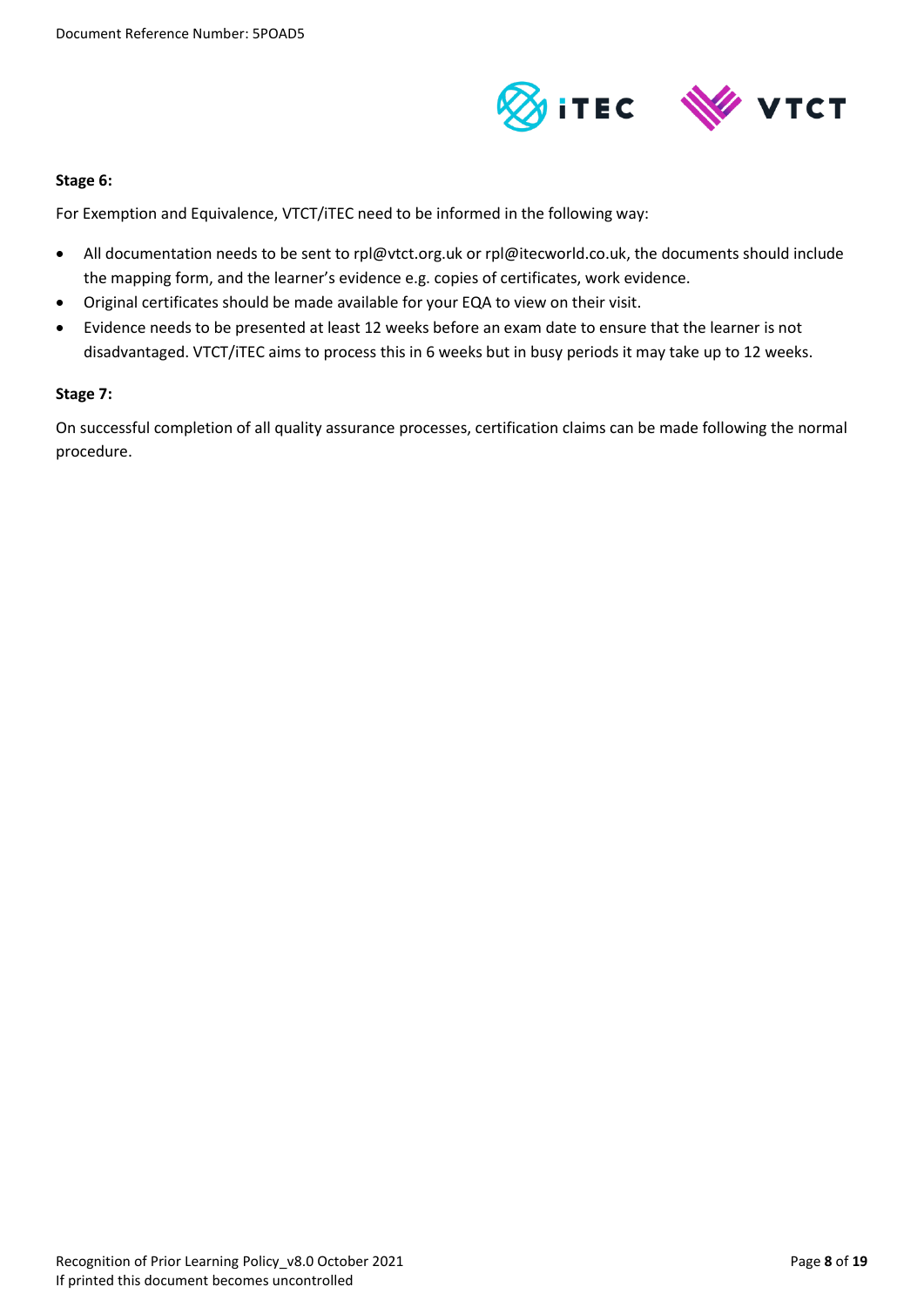

### <span id="page-8-0"></span>**7. Appendix 1 – RPL only**

### **FLOW CHART FOR RPL ONLY**

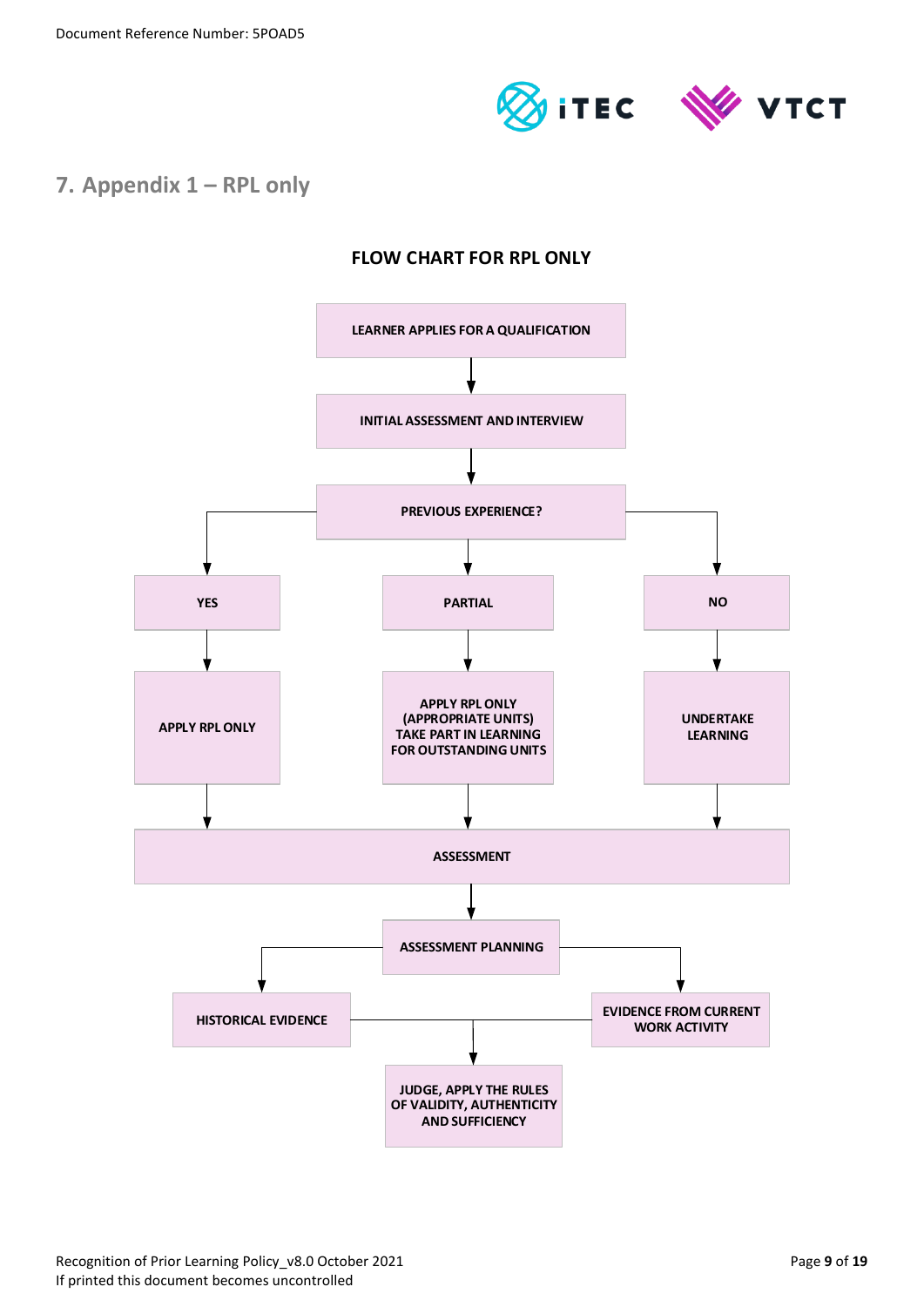

### <span id="page-9-0"></span>**8. Appendix 2 – Exemption**

Prior to Enrolment on a qualification, all learners should be informed of the possibility of applying RPL only, Exemption or Equivalence. If learners decide that they would like to apply for RPL only, Exemption or Equivalence an interview should take place.

This document refers to Exemption. The learner can claim against the achievement requirements of a RQF qualification/unit, using evidence of certificated non-RQF achievement deemed to be of equivalent value e.g. achievements gained in the QCF.

Exemption is for certificated non – RQF achievements

Gaps to be identified

|                          | <b>Learner enguiry for Exemption</b>                                                                   |  |  |  |  |
|--------------------------|--------------------------------------------------------------------------------------------------------|--|--|--|--|
| $\bullet$                | Provide advice and guidance, including the process, support and guidance available, timelines, appeals |  |  |  |  |
|                          | processes, centre fee(s) involved - including a clear breakdown and explanation of centre costs        |  |  |  |  |
| $\bullet$                | Provide information of the knowledge and understanding required                                        |  |  |  |  |
|                          | Provide information of the practical skills required                                                   |  |  |  |  |
|                          |                                                                                                        |  |  |  |  |
| <b>Learner Interview</b> |                                                                                                        |  |  |  |  |
|                          | To be conducted as appropriate i.e. telephone, skype, face time or in person                           |  |  |  |  |

- Learner to present evidence in an appropriate format as agreed i.e. paper or electronic
- 'Trade test' may be required
- Evidence requirements and presentation all must be valid, authentic, sufficient, relevant and current

#### **Collection of evidence**

- Learners will collect the evidence to meet the standards of the learning outcome(s)/ unit(s)
- Learner to present cross mapping exercise for the relevant unit(s)
- Learner may meet some or all of the unit(s) learning outcome(s)
- Assessor and IQA to confirm that learning outcome(s) have been met, all evidence must be current, reliable, valid, authentic and sufficient

#### **Individual learning plan**

- Assessor to produce an individual learning and assessment plan and agree with the learner
- Any learning requirements identified and action planned
- All assessment requirements detailed
- Learners must fully understand the assessment and reassessment opportunities available
- Any further additional opportunities will incur costs, or no further assessment opportunity offered
- Inform learner of assessment dates

#### **Inform all parties**

Assessors, IQAs, EQAs and QA to be informed once agreed

### **Certification**

Once all Learning outcomes and assessments are completed certification can be applied for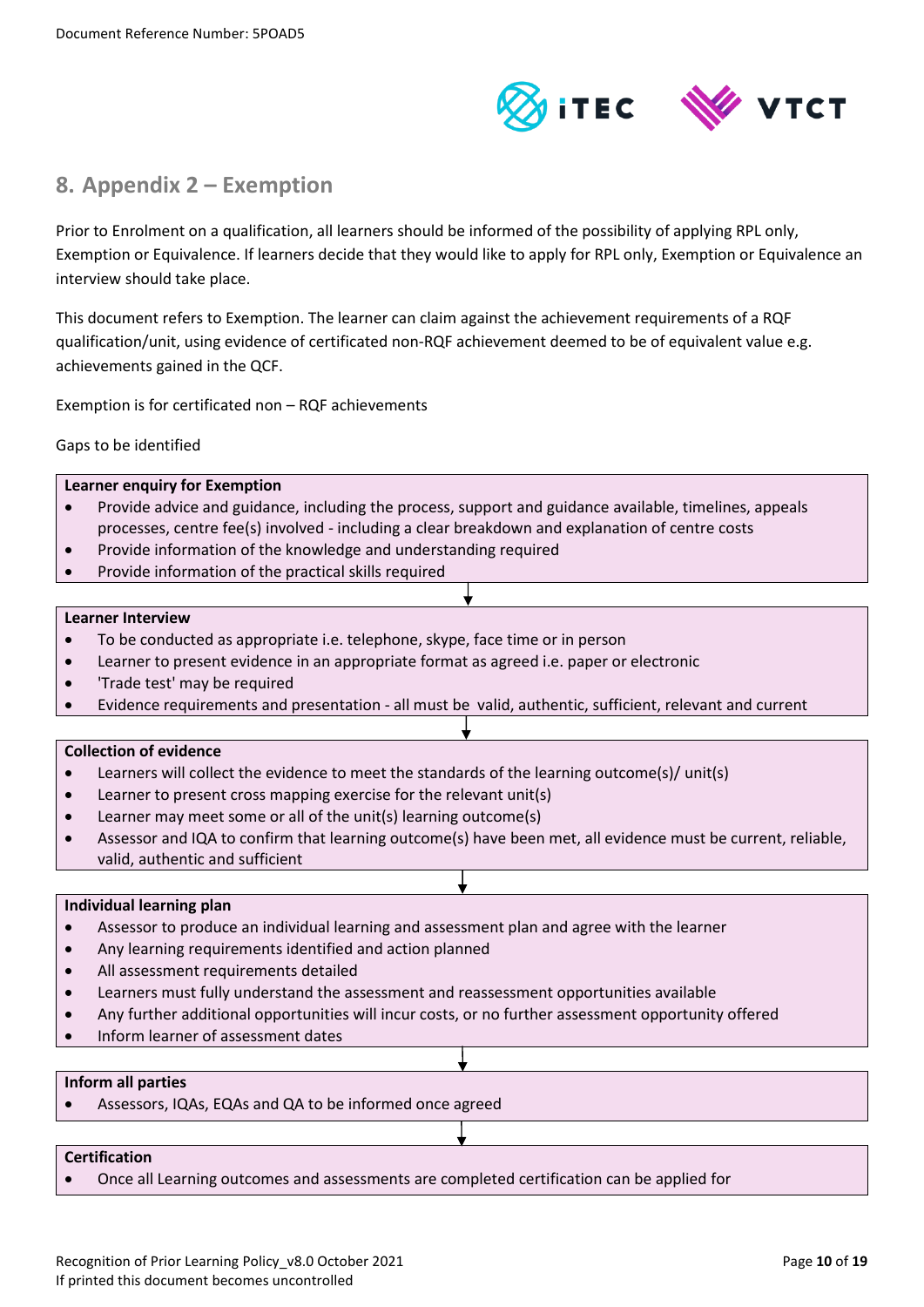

### <span id="page-10-0"></span>**9. Appendix 3 – Equivalence flow chart**

Prior to Enrolment on a qualification, all learners should be informed of the possibility of applying RPL only, Exemption or Equivalence. If learners decide that they would like to apply for RPL only, Exemption or Equivalence an interview should take place.

This document refers to Equivalence. The learner can claim against the achievement requirements of a RQF qualification using evidence of certificated RQF achievement deemed to be of an equivalent value.

Equivalence is for certificated achievement within the RQF.

Directly maps to meet credit/evidence requirement of a unit.

Gaps to be identified.

#### **Learner enquiry for Exemption**

- Provide advice and guidance, including the process, support and guidance available, timelines, appeals processes, centre fee(s) involved - including a clear breakdown and explanation of centre costs
- Provide information of the knowledge and understanding required
- Provide information of the practical skills required

#### **Learner Interview**

- To be conducted as appropriate i.e. telephone, skype, face time or in person
- Learner to present evidence in an appropriate format as agreed i.e. paper or electronic
- 'Trade test' may be required
- Evidence requirements and presentation all must be valid, authentic, sufficient, relevant and current

#### **Document**

Centre needs to map the content from previously certificated units, at assessment level

#### **Inform all parties**

Assessors, IQAs, EQAs and QA to be informed once agreed

#### **Certification**

Once all Learning outcomes and assessments are completed certification can be applied for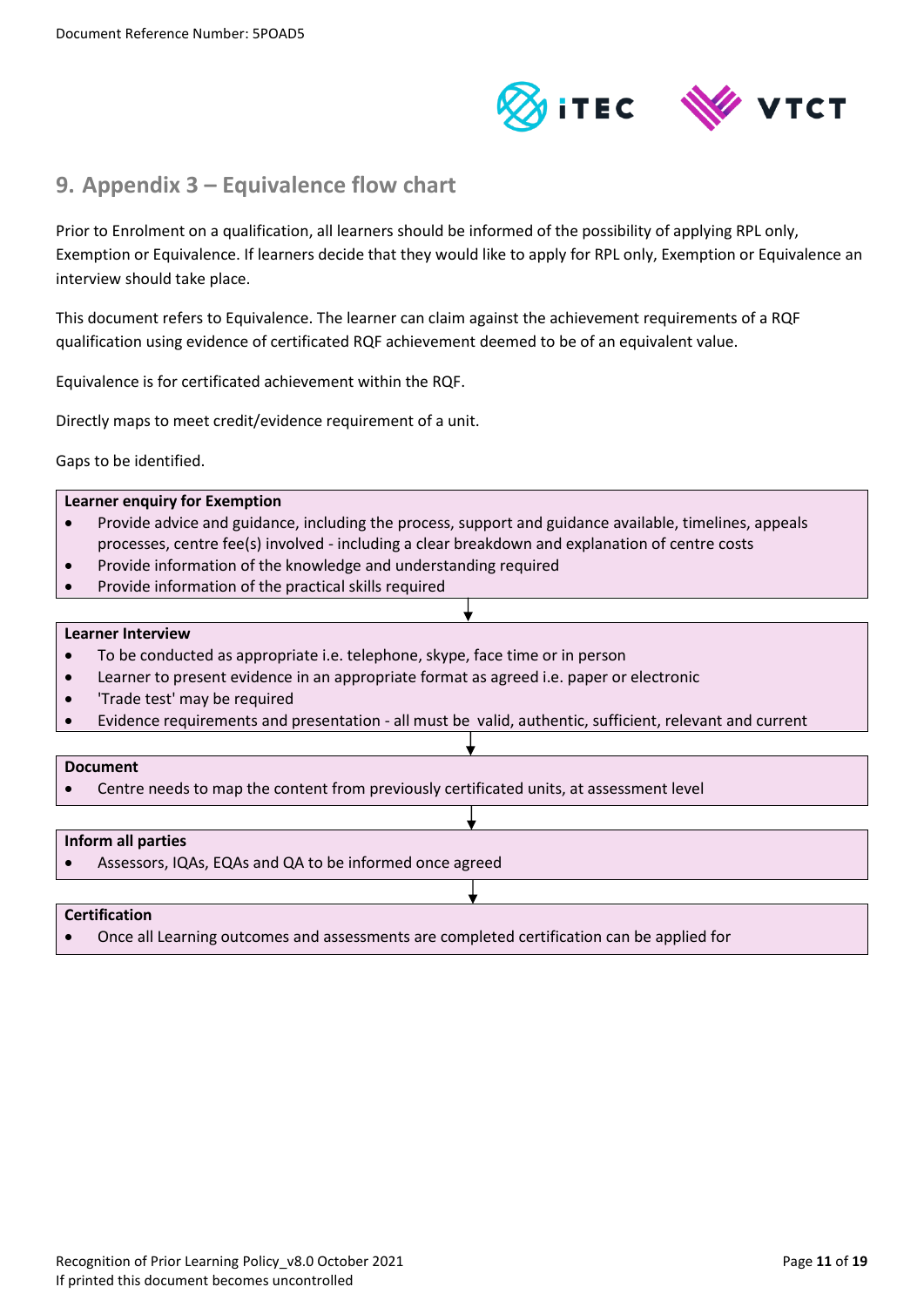

### <span id="page-11-0"></span>**10. Appendix 4: Mapping form**

This form should be completed by the Centre.

For RPL only it should be approved by the VTCT/iTEC Quality Assurer. For Exemption and Equivalence all documentation needs to be sent to rpl@vtct.org.uk or rpl@itec.org.uk

Evidence needs to be presented at least 12 weeks before an exam date to ensure that the learner is not disadvantaged. We aim to process this in 6 weeks but in busy periods it may take up to 12 weeks.

| 1. Centre details         |  |  |
|---------------------------|--|--|
| Centre name:              |  |  |
| Contact name:             |  |  |
| Contact telephone number: |  |  |
| Email:                    |  |  |

| 2. Learner details    |       |  |  |
|-----------------------|-------|--|--|
| Learner name:         |       |  |  |
| Learner number:       |       |  |  |
| (if applicable)       |       |  |  |
| Date of registration: |       |  |  |
| (if applicable)       |       |  |  |
| Email:                |       |  |  |
| Qualification details | From: |  |  |
| (if applicable)       | To:   |  |  |

| 3. Previously certificated unit(s)/module(s)/qualification to be used for Exemption |  |  |  |
|-------------------------------------------------------------------------------------|--|--|--|
| Unit/module name:                                                                   |  |  |  |
| Unit number:                                                                        |  |  |  |
| Unit level:                                                                         |  |  |  |
| Additional unit/module name:                                                        |  |  |  |
| Unit number:                                                                        |  |  |  |
| Unit level:                                                                         |  |  |  |
| Additional unit/module name:                                                        |  |  |  |
| Unit number:                                                                        |  |  |  |
| Unit level:                                                                         |  |  |  |
| Qualification title (if applicable) in                                              |  |  |  |
| which units(s) sit:                                                                 |  |  |  |
| Qualification number:                                                               |  |  |  |
| Awarding organisation that                                                          |  |  |  |
| certificated the unit/qualification:                                                |  |  |  |
| Training provider that claimed for                                                  |  |  |  |
| the unit/qualification:                                                             |  |  |  |
| Date of certification:                                                              |  |  |  |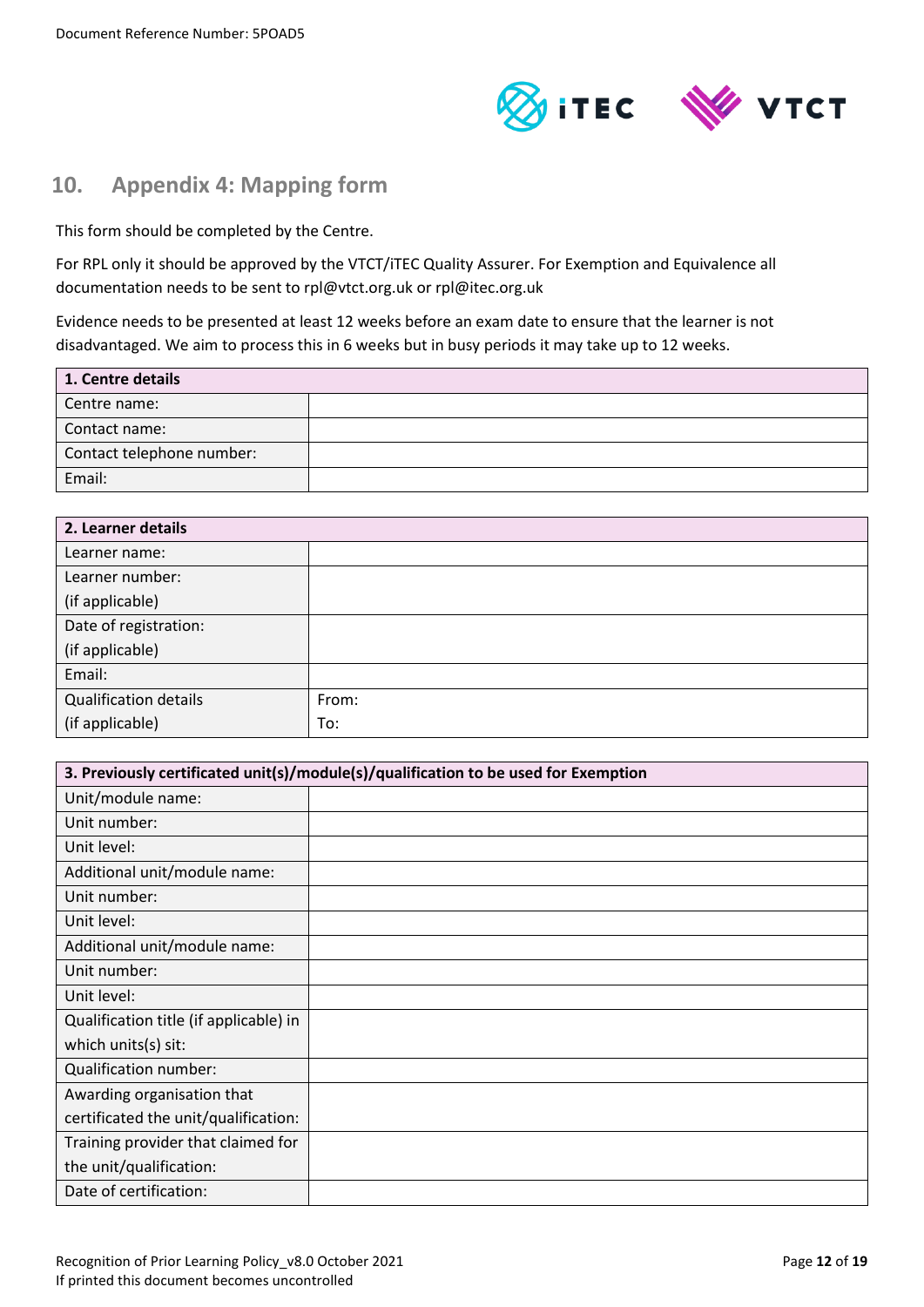



| 4. Mapping Form                                            |                        |                 |                                                 |                                                 |
|------------------------------------------------------------|------------------------|-----------------|-------------------------------------------------|-------------------------------------------------|
| Unit name and number<br>claiming for RPL<br>only/Exemption | <b>Mapping</b>         |                 |                                                 |                                                 |
|                                                            | LO/AC number and title | <b>Evidence</b> | For IQA use<br>only<br>Achieved/not<br>achieved | For EQA use<br>only<br>Achieved/not<br>achieved |
| Learning outcomes/<br><b>Assessment criteria</b>           |                        |                 |                                                 |                                                 |
| Learning outcomes/<br><b>Assessment criteria</b>           |                        |                 |                                                 |                                                 |
| Learning outcomes/<br><b>Assessment criteria</b>           |                        |                 |                                                 |                                                 |
| Learning outcomes/<br><b>Assessment criteria</b>           |                        |                 |                                                 |                                                 |
| Learning outcomes/<br><b>Assessment criteria</b>           |                        |                 |                                                 |                                                 |
| Learning outcomes/<br><b>Assessment criteria</b>           |                        |                 |                                                 |                                                 |
| Learning outcomes/<br><b>Assessment criteria</b>           |                        |                 |                                                 |                                                 |
| Learning outcomes/<br><b>Assessment criteria</b>           |                        |                 |                                                 |                                                 |
| Learning outcomes/<br><b>Assessment criteria</b>           |                        |                 |                                                 |                                                 |
| Learning outcomes/<br><b>Assessment criteria</b>           |                        |                 |                                                 |                                                 |
| Learning outcomes/<br><b>Assessment criteria</b>           |                        |                 |                                                 |                                                 |
| Learning outcomes/<br><b>Assessment criteria</b>           |                        |                 |                                                 |                                                 |
| Learning outcomes/<br><b>Assessment criteria</b>           |                        |                 |                                                 |                                                 |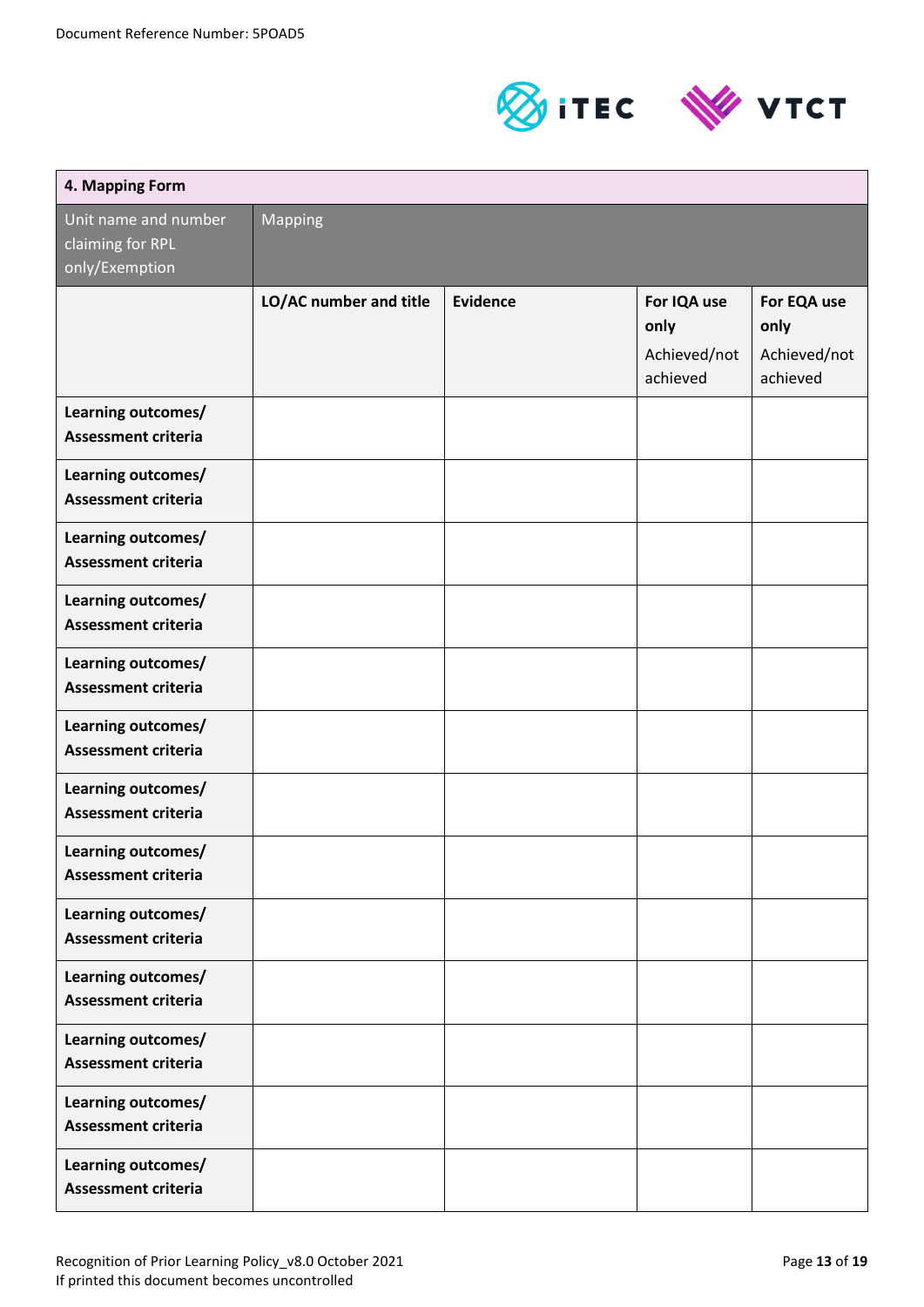



| 5. Mapping Form for equivalence                  |                 |                                                 |                                                 |
|--------------------------------------------------|-----------------|-------------------------------------------------|-------------------------------------------------|
| Unit name and number claiming for<br>equivalence | Mapping         |                                                 |                                                 |
|                                                  | <b>Evidence</b> | For IQA use<br>only<br>Achieved/not<br>achieved | For EQA use<br>only<br>Achieved/not<br>achieved |
| <b>Qualification name and unit</b>               |                 |                                                 |                                                 |
| Qualification name and unit                      |                 |                                                 |                                                 |
| <b>Qualification name and unit</b>               |                 |                                                 |                                                 |
| <b>Qualification name and unit</b>               |                 |                                                 |                                                 |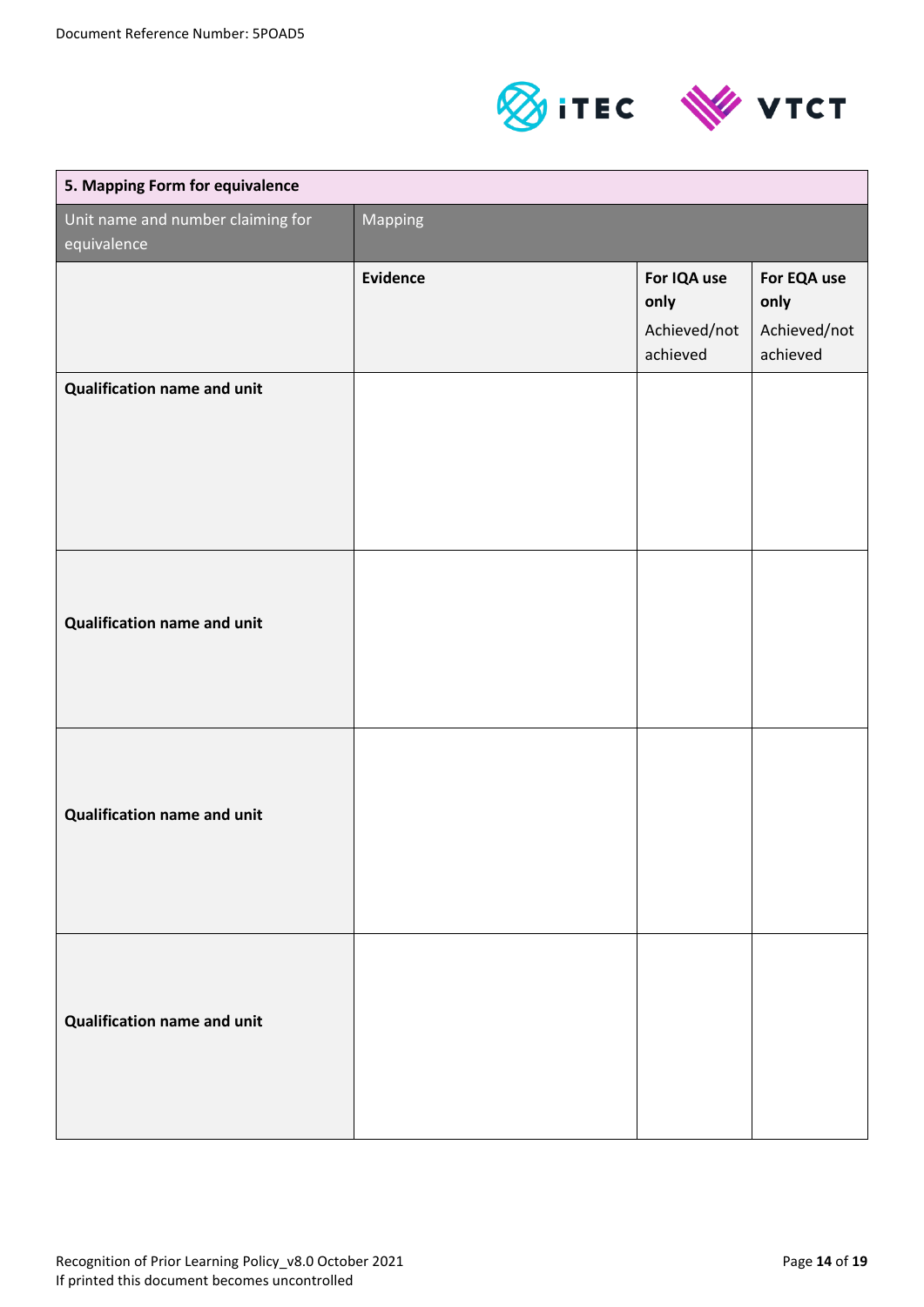



## **6. Declaration** To be completed by the centre I, [*insert name here*], on behalf of [*insert centre name here*] declare that [*insert learner name here*] …………………………………………………………………………………………. \*Indicate N/A where the question does not apply The above learner has provided an original certificate(s) and/or transcript for the qualification/unit previously achieved A RPL only mapping has been completed which confirms the unit(s), learning outcome or assessment criteria are met for which RPL only is being sought YES NO N/A A RPL only mapping has been completed which DOES NOT confirm the unit(s), learning outcome or assessment criteria are met for which RPL only is being sought YES | NO | N/A An Exemption mapping has been completed which confirms a minimum of 80% overlap with the unit(s), learning outcome or assessment criteria for which Exemption is being sought YES NO N/A An Exemption mapping has been completed which DOES NOT confirm a minimum of 80% overlap with the unit(s), learning outcome or assessment criteria for which Exemption is being sought YES | NO | N/A An Equivalence mapping has been completed which confirms unit(s), are met for which equivalence is being sought  $YES$   $NO$   $N/A$ An Equivalence mapping has been completed which DO NOT confirm unit(s), are met for which equivalence is being sought YES NO N/A **Action plan**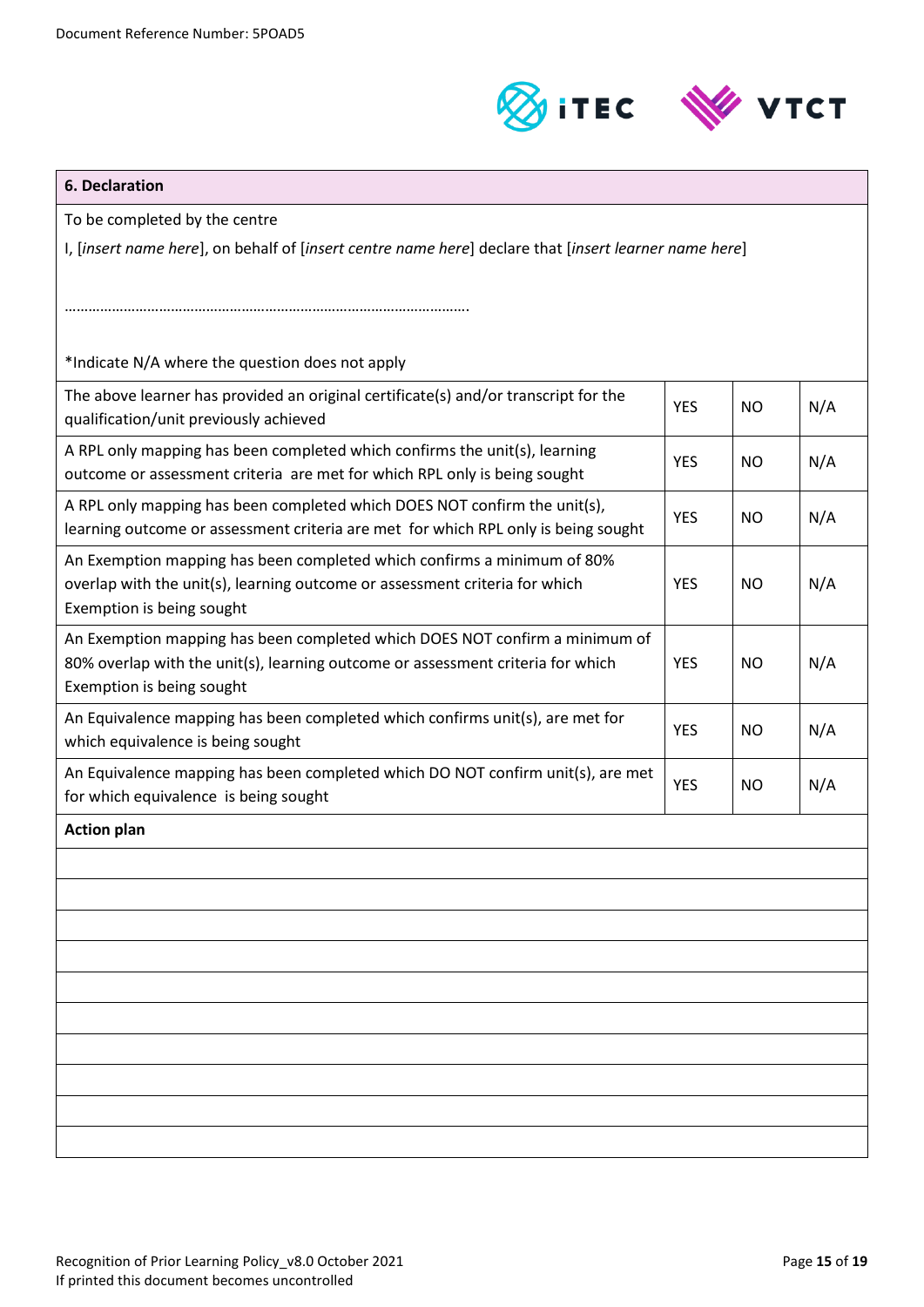

### <span id="page-15-0"></span>**11. Appendix 5: Example of how to complete mapping grid for RPL only**

| 4. Mapping grid for RPL only                                                  |                                                                                                               |                                                                                                                                                                                                                                                                                                                                       |                                                 |                                                 |
|-------------------------------------------------------------------------------|---------------------------------------------------------------------------------------------------------------|---------------------------------------------------------------------------------------------------------------------------------------------------------------------------------------------------------------------------------------------------------------------------------------------------------------------------------------|-------------------------------------------------|-------------------------------------------------|
| Unit name and number<br>claiming for RPL only                                 | <b>Mapping</b>                                                                                                |                                                                                                                                                                                                                                                                                                                                       |                                                 |                                                 |
| <b>Fulfill salon reception</b><br>duties<br><b>UG211G4</b><br><b>RPL only</b> | LO1<br>Be able to maintain the<br>reception area                                                              | Evidence                                                                                                                                                                                                                                                                                                                              | For IQA use<br>only<br>Achieved/not<br>achieved | For EQA use<br>only<br>Achieved/not<br>achieved |
| <b>Example:</b><br>Learning outcomes/<br><b>Assessment criteria</b>           | <b>Example:</b><br>LO1 A Keep the<br>reception area clean and<br>tidy at all<br>times                         | Example:<br>Witness testimony from<br>employer to confirm that<br>Jane has been working as<br>a receptionist in a salon<br>for 5 years and<br>maintained a clean and<br>tidy environment                                                                                                                                              | Achieved                                        | Achieved                                        |
| Learning outcomes/<br><b>Assessment criteria</b>                              | <b>Example:</b><br>LO1B Maintain agreed<br>levels of stock of<br>reception stationery and<br>product displays | <b>Example:</b><br>Witness testimony from<br>employer to confirm that<br>Jane has been working as<br>a receptionist in a salon<br>for 5 years, confirming<br>her responsibility for<br>reception stock,<br>stationery, promotions<br>and displays                                                                                     | Achieved                                        | Achieved                                        |
| Learning outcomes/<br><b>Assessment criteria</b>                              | <b>Example:</b><br>LO1 C Offer clients<br>hospitality to meet the<br>salon's client care<br>policies          | <b>Example:</b><br>Witness testimony from<br>employer to confirm that<br>Jane has been working as<br>a receptionist in a salon<br>for 5 years,<br>Jane also demonstrated<br>her skills by working on<br>the college salon<br>reception for 2 hours,<br>greeting customers,<br>dealing with bookings in<br>person and on the<br>phone. | Achieved                                        | Achieved                                        |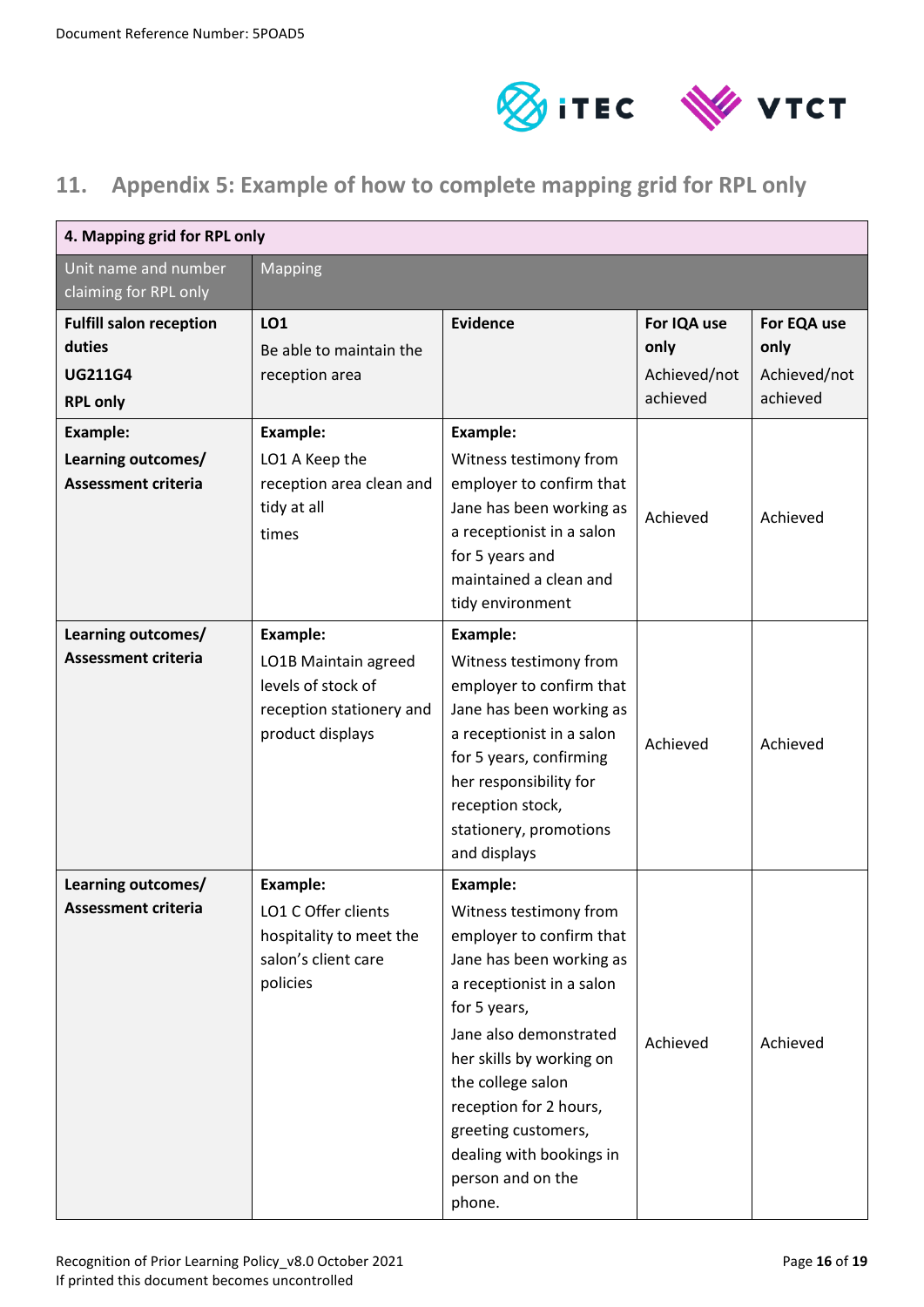

### <span id="page-16-0"></span>**12. Appendix 6: Example of how to complete mapping grid for Exemption**

| 4. Mapping grid for Exemption                                                    |                                                                                                                                                                                             |                                                                                                                                                              |                                                                           |                                                                           |  |
|----------------------------------------------------------------------------------|---------------------------------------------------------------------------------------------------------------------------------------------------------------------------------------------|--------------------------------------------------------------------------------------------------------------------------------------------------------------|---------------------------------------------------------------------------|---------------------------------------------------------------------------|--|
| Unit name and<br>number claiming<br>for Exemption                                | <b>Mapping</b>                                                                                                                                                                              |                                                                                                                                                              |                                                                           |                                                                           |  |
| Anatomy and<br>physiology                                                        | <b>Unit claiming Exemption for:</b>                                                                                                                                                         | <b>Evidence</b>                                                                                                                                              | For IQA use<br>only<br>Achieved/not<br>achieved                           | For EQA use<br>only<br>Achieved/not<br>achieved                           |  |
| <b>Example:</b><br><b>Learning</b><br>outcomes/<br><b>Assessment</b><br>criteria | <b>Example:</b><br>Anatomy and physiology of<br>respiratory, circulatory,<br>neurological, skeletal and<br>muscular systems, endocrine<br>and urinary systems.                              | <b>Example:</b><br>Transcript of a<br>complementary therapy<br>A&P unit at level 3 which<br>covers all of the systems<br>listed.                             | Achieved                                                                  | Achieved                                                                  |  |
| <b>Learning</b><br>outcomes/<br><b>Assessment</b><br>criteria                    | <b>Example:</b><br>Anatomy and physiology of<br>respiratory, circulatory,<br>neurological, skeletal and<br>muscular systems, endocrine<br>and urinary systems (for<br>exercise and health). | <b>Example:</b><br>Transcript of a<br>complementary therapy<br>A&P units at level 3 which<br>covers all of the systems<br>listed.                            | Not achieved<br>$-$ as not in the<br>context of<br>exercise and<br>health | Not achieved<br>$-$ as not in the<br>context of<br>exercise and<br>health |  |
| <b>Learning</b><br>outcomes/<br><b>Assessment</b><br>criteria                    | Example:<br>Understand postural and<br>core stability.                                                                                                                                      | Student has covered<br>posture in their<br>complementary therapies'<br>qualification.<br>This would need to be<br>mapped at an assessment<br>criteria level. |                                                                           | Not achieved<br>- as minor<br>overlap and<br>not in<br>context.           |  |
|                                                                                  | Describe the structure and<br>function of the stabilising<br>ligaments and muscles of the<br>spine.                                                                                         | Outline common postural<br>faults.                                                                                                                           | Not achieved<br>- as minor<br>overlap and<br>not in                       |                                                                           |  |
|                                                                                  | Describe local muscle<br>changes that can take place<br>due to insufficient<br>stabilisation.                                                                                               | Describe muscles affected.                                                                                                                                   | context.                                                                  |                                                                           |  |
| <b>Learning</b><br>outcomes/<br><b>Assessment</b><br>criteria                    | Explain the potential effects<br>of abdominal adiposity and<br>poor posture on movement<br>efficiency.                                                                                      | Undertake postural<br>assessment.                                                                                                                            |                                                                           |                                                                           |  |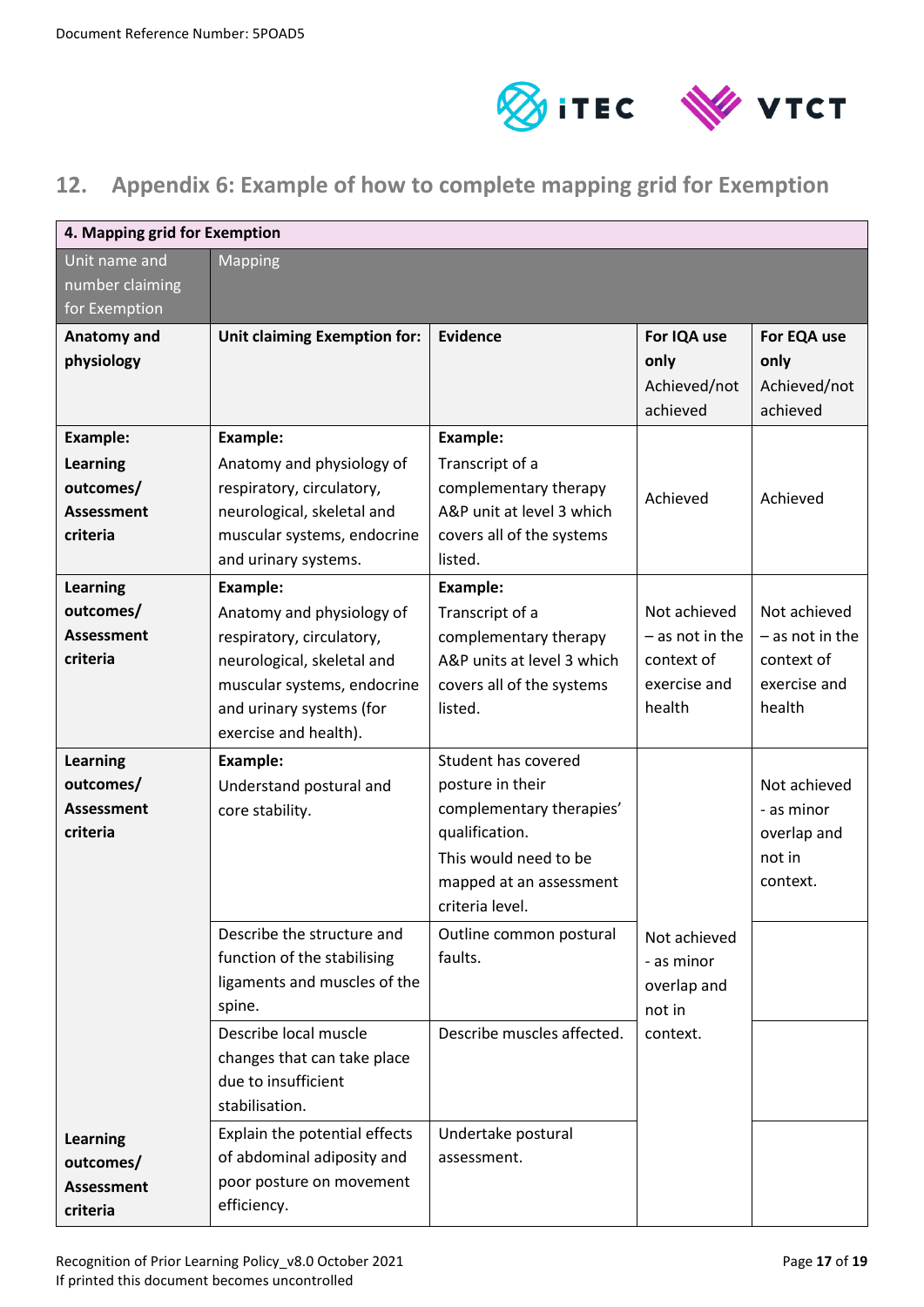

### <span id="page-17-0"></span>**13. Appendix 7: Example of how to complete mapping grid for Equivalence**

| 5. Mapping grid for Equivalence                                     |                                                                                                                                           |                                                 |                                                 |
|---------------------------------------------------------------------|-------------------------------------------------------------------------------------------------------------------------------------------|-------------------------------------------------|-------------------------------------------------|
| Unit name and number claiming for<br>equivalence                    | Mapping                                                                                                                                   |                                                 |                                                 |
| UV20470 - Provide manicure<br>treatments                            | <b>Evidence</b>                                                                                                                           | For IQA use<br>only<br>Achieved/not<br>achieved | For EQA use<br>only<br>Achieved/not<br>achieved |
| <b>Qualification name</b><br>L2 certificate in manicure and make-up | Portfolio of Achievement and original<br>certificate dated July 2018<br>Copy of certificate placed in IQA file<br>and learners portfolio. | Achieved                                        | Achieved                                        |
|                                                                     |                                                                                                                                           |                                                 |                                                 |
|                                                                     |                                                                                                                                           |                                                 |                                                 |
|                                                                     |                                                                                                                                           |                                                 |                                                 |
|                                                                     |                                                                                                                                           |                                                 |                                                 |
|                                                                     |                                                                                                                                           |                                                 |                                                 |